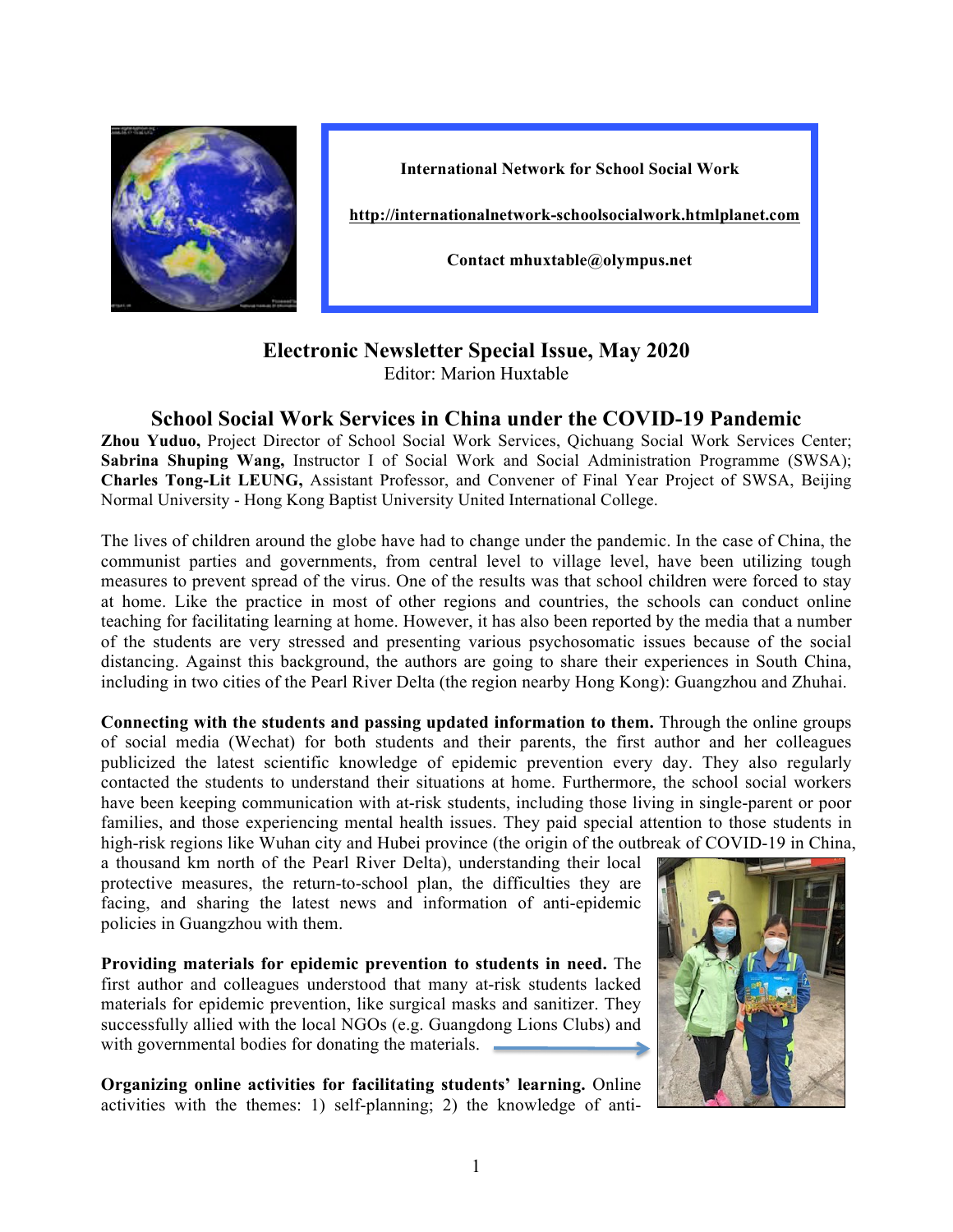epidemic; 3) the power of role model; and 4) social advocacy, were offered by a social work team of the first author. All of the activities aimed to develop a positive attitude, as well as helping the students protect their physical and mental health. The team of school social workers also supported the schools' online teaching, for example coordinating communication between teachers and parents. They have also launched online workshops for supporting parents to guide children's learning at home.

In Zhuhai, the arrangements of fieldwork placement at school have been terminated by the epidemic since February. However, the second author and her supervisees were still working online for the students and teachers. For example, the teachers informed the second author that some of the students did not attend online classes on time. Therefore, the school social work placement students, who were supervised by the second author, decided to share ideas for helping the students rebuild their schedule and work habits. They used the platform of Wechat to deliver the information and also produced some interactive activities by inviting the students scanning QR codes to open a web-page of data collection (like Google Form) for sharing their responses.

**Preparing to resume study at school.** Schools in Guangzhou have been gradually allowing students to come



back to school since the mid of May. School social workers are thus busy preparing for the return of students. Apart from setting up the school environment with the teachers and school personnel, they are now also conducting telephone calls and even home visits to prepare them so as to minimize the impact on their psychosocial well-being and academic performance after the long stay at home. Mental health activities and meetings are being developed for the students who are graduating. They are also producing a guidance manual for the students, their parents and the teachers to help them adapt to the return to school.



Although the experiences shared were based on the situations of the two cities in South China, the third author has observed that similar practices are found around the country. A number of online activities, with themes from simply recreation to reflecting on the meanings of life and preparing for life after the pandemic, were produced by the social workers and corresponding agencies. They uploaded their video production, and even broadcast their activities online, through popular online platforms (like Douyin, the Chinese version of TikTok) for school-aged people. The authors believe that these online initiatives should be popular not only in China, but also well utilized in other countries. The future of our next generation is being drawn together by the power of the Internet.

Based on the foregoing sharing, the implication to the practice of school social worker in China and abroad could be twofold: On the one hand, during the pandemic, the physical boundary for providing school social service is shown as becoming blurred. This would decrease the uniqueness of the roles of school social worker. On the other hand, school social workers could utilize Internet and the related applications for effectively providing their services to the students without the limitations bounded by being physically present in the school.

(*Danger*)



The Pandemic of COVID-19 is a devastating global crisis. Nonetheless, according to the traditional Chinese cultures for translating the term "crisis" (*weiji,* 危机), which could be a *dialectic process between danger and opportunity*. The profession of school social work in China has contributed skills to minimize the dangers of epidemic for the students, and to use knowledge and methods in creative new ways.

(*Opportunity*)